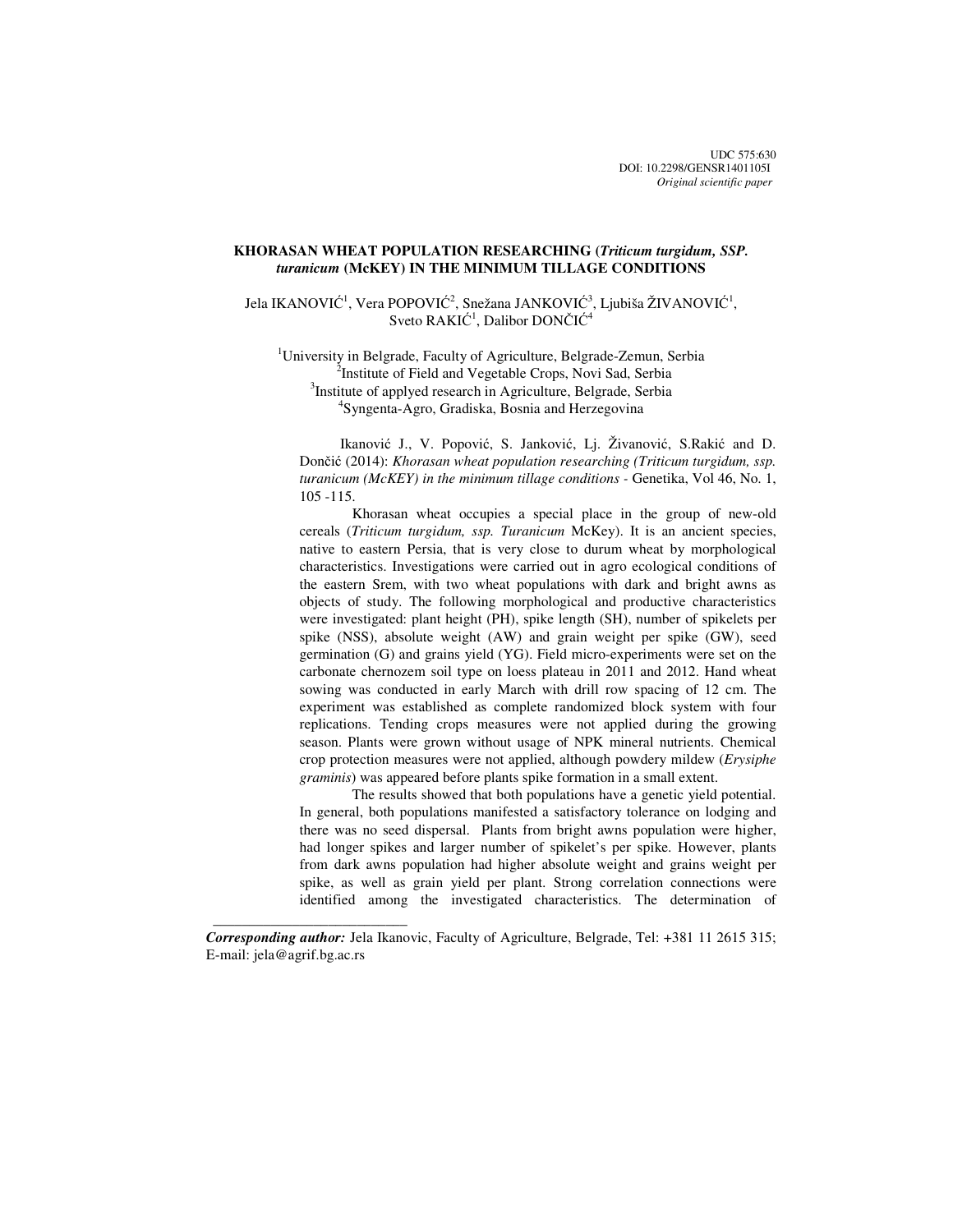correlations, as well as direct and indirect affects, enabled easier understanding of the mutual relationships and their balancing in order to improve the yield per unit area.

*Key words*: *Triticum turgidum*, population with dark and bright awns, genetic potential, morphological and productive characteristics.

#### INTRODUCTION

Khorasan wheat (*Triticum turgidum, ssp. turanicum* McKey) represents an ancient species that is in accordance with morphological characteristics close to durum wheat (SACKS, 2005). Although there is no data on its origin, according the DNA analysis, this species is most likely originated from spontaneous crossbreeding between field and durum wheat (KHLESTKINA *et al.,* 2006). Khorasan wheat (engl. Kamut) was grown in ancient Egypt 4,000 years ago, known as the Tutankhamun or Pharaoh wheat. An American scientist Bob Quinn gave the commercial name – kamut to this type of wheat in 1990 and introduced it into commercial production on the Americas **(**GLAMOCLIJA *et al.,* 2012). Khorasan wheat is characterized with a high genetic yield potential (Fig. 1, 2). In addition, it exhibits greater tolerance to drought and pests, and shows that it has a significantly higher coefficient of plant asimilativ usage from the soil than soft wheat (GLAMOCLIJA *et al.,* 2012).



Pict.1. *Triticum turgidum* 

Kamut grain is 20-30% larger and has significantly higher nutritional value compared with the grain of the most widespread species of soft wheat. There are 20-40% more total proteins than common wheat, and essential amino acids for about 65%. In addition, it is richer in the oils content, vitamins and mineral salts.

Due to the increased content of mono-saccharides it has a sweet taste so it is called sweet wheat, also. Flour obtained by kamut grain grinding is addition to the wheat flour in a different proportions and is in usage for bread and baking products of increased nutritional and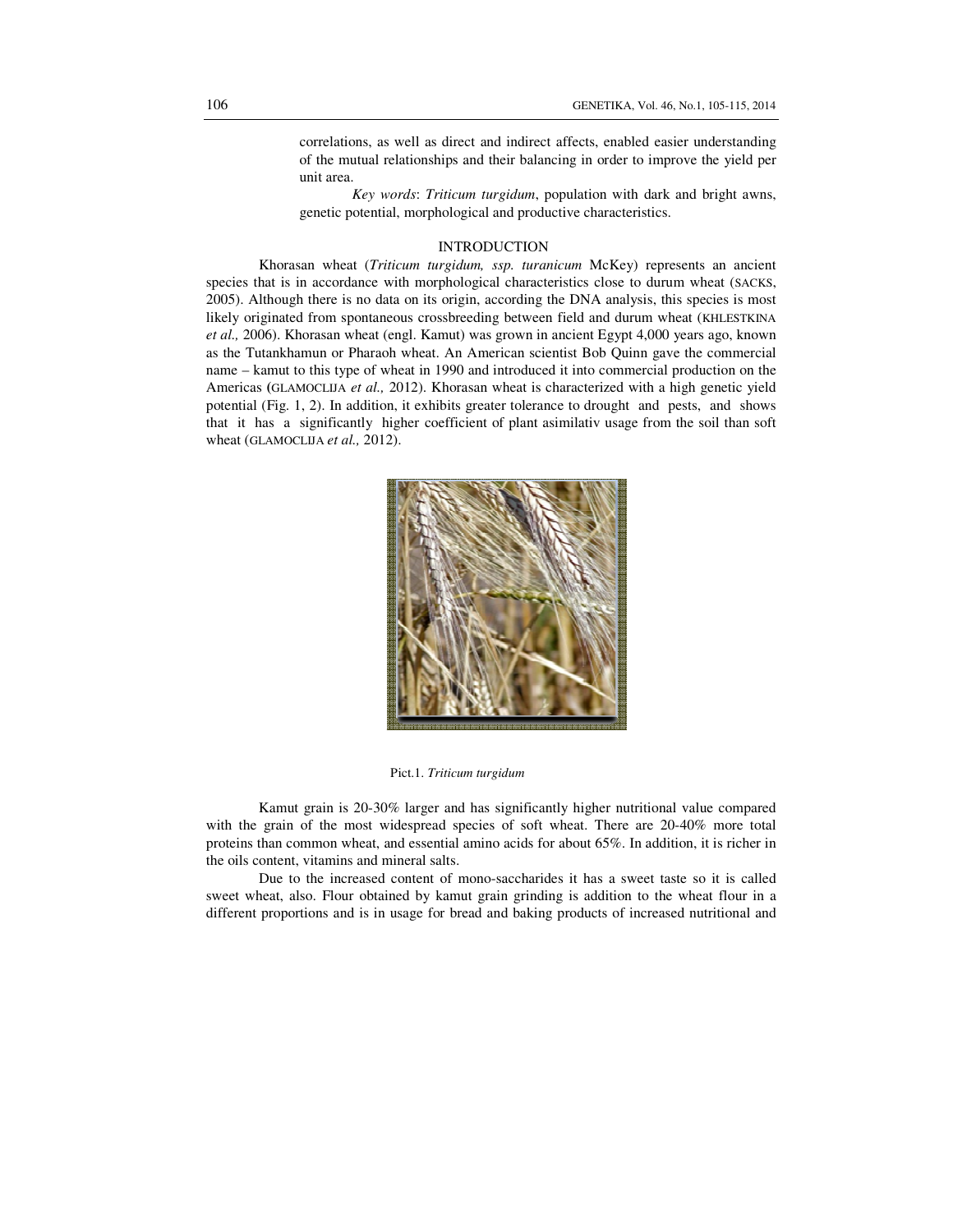energy values making, for example, a special bread, biscuits, pasta, pastries or pancakes. Such groceries are suitable for physically more active people nutrition. According to IFAA (International Food Allergy Association) investigations, the kamut flour has less gluten, so this groceries are suitable for the people who are allergic to this protein (GLAMOCLIJA *et al.,* 2012).

Wheat breeding to productivity, videlicet on yield increasing by certain plant characteristics changing, has always been the main goal of breeding process (HRISTOV *et al*., 2008). Determining of the attributes that are important for the selection process in breeding applying based on the model is particularly important, as well as definning their desired values and their interrelations. Breeding for yield perse ultimately consist of breeding for certain traits while maintaining a harmonious interrelations among them. By changing the individual components of yield and harvest index, what individually presents breeding over variety model, the yield of wheat was increased (GLAMOCLIJA *et al.,* 2012). As demand for alternative grains increasing in the world market, there should pursue opportunities to advance our rural areas, where there are natural resources for the production of the crop plants.



Pic. 2. Kamut grain

Traditional production of the most abundant crop plants of sterling wheat grains, barley and oats, often does not meet the needs of the household because the yields of these products run from the application of inappropriate agricultural techniques. Good production characteristics have included Kamut in the system of ecological farming (organic farming). The increasing demand for groceries based on flour caused the increase in the area under this type of wheat. Thanks to expressed ksero-morphological structure, it better tolerates drought and high air temperatures and it is tolerant to pathogens. Kamut has a high yield potential and responds very well on increased plant nutrition both yield and grain quality. On the other hand, it can be grown in less favorable agro-ecological and soil conditions than common wheat. Kamut is suitable for production in the highland areas with poorer soils and extensive use of agricultural technology (GLAMOCLIJA *et al.,* 2012). Alternative grain products are highly appreciated for storing highquality as safe food (POPOVIC *et al.,* 2012, RAKIC *et al.,* 2013, IKANOVIC *et al.,* 2013, JANKOVIC *et al*, 2013).

Meteorological conditions have significant affect on the productivity and grain quality (POPOVIC *et al*., 2011, GLAMOCLIJA *et al.,* 2013). Improvement of the crop production general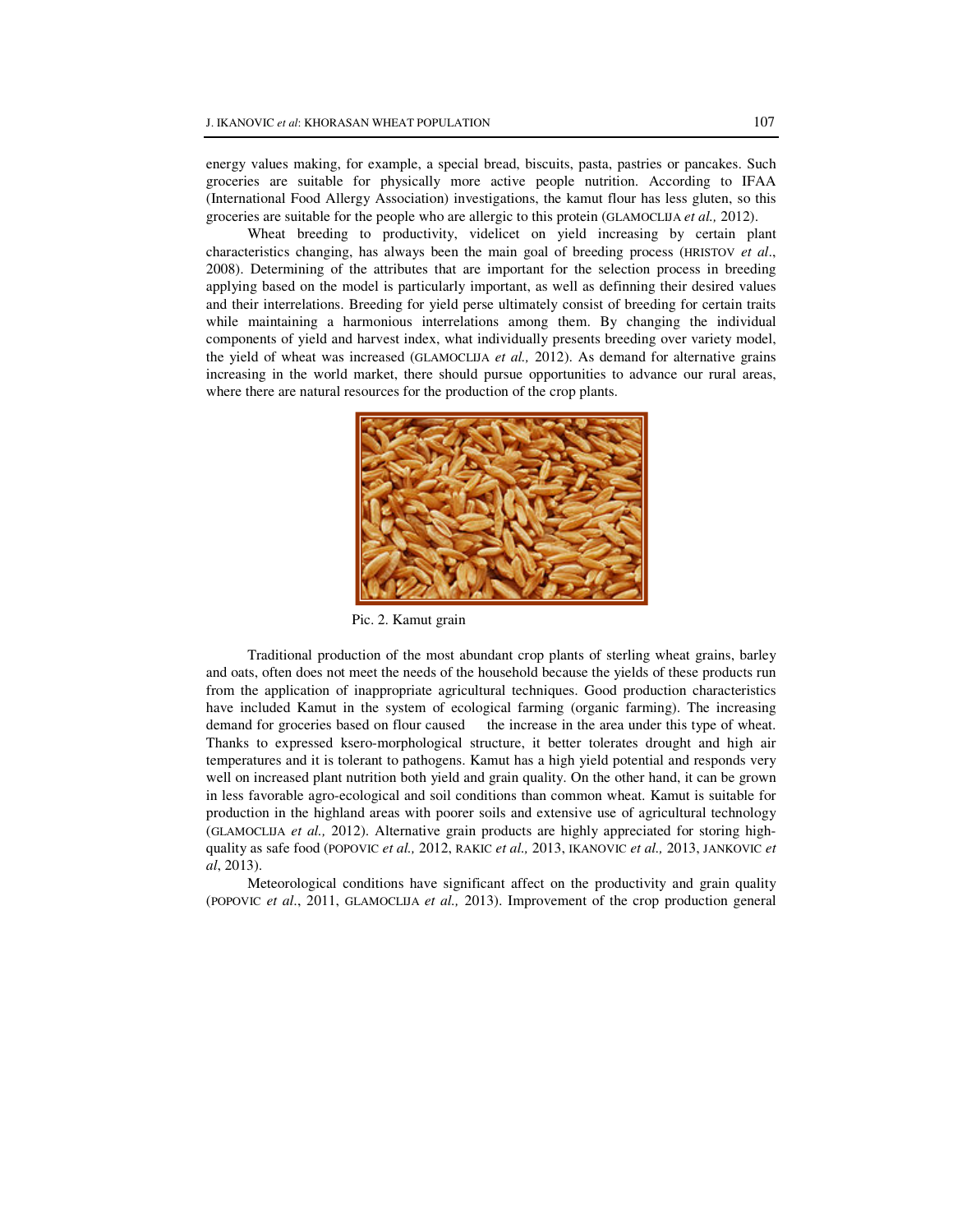conditions in mountainous areas without major investments in agricultural technology can be achieved by modifying the structure of sowing. So instead of winter wheat, which yields on poor soils and whit application of inadequate nutrition of plants not exceeding  $3,000 \text{ kg } \text{ha}^{-1}$ , should be sown any other sterling cereals that are better adapted to the agro-ecological conditions of these areas. These are triticale, krupnik wheat and bare oat, respectively the sterling grains that are due to their high nutritional value, more and more in the usage directly for human consumption or for the preparation of groceries that are categorized as functional and safe food. Total crop production would be significantly increased by changing of maize varieties assortment.

As the demand for products made of alternative grains increasing in the world market, Khorasan wheat should be included in the production, with the aim of our rural areas prosperity, where there are natural resources for the production of this kind of the crop plants. The aim of this investigation was to determine the correlations, as well as direct and indirect affects and allowing an easier understanding of interrelations population with dark and bright awns, their balancing and Khorasan wheat populations yields improvement per unit area.

#### MATERIALS AND METHODS

Investigations were carried out in the eastern agro-ecological conditions of Srem in Nova Pazova. The subject of the investigation was korason wheat population with dark and bright awns. The folowing morphological and productive characteristics were investigated: plant height (PH), spike length (SH), number of spikelets per spike (NSS), absolute weight (AW) and grain weight per spike (GW), seed germination (G) and grains yield (YG). Field microexperiments were set during 2011 and 2012 on loess plateau on carbonate chernozem soil type in New Pazova. Kamut preceding crop was potatoes. Hand sowing of wheat was conducted in early March in both years with 12 cm rows distance. The experimental design was a randomized complete block system with four replications. Tending crops measures were not applied during the growing season. Plants were grown without NPK mineral nutrients usage.

Chemical crop protection measures were not applied, although powdery mildew (*Erysiphe graminis*) had appeared to a small extent before plants heading. Harvesting was performed on July the  $7<sup>th</sup>$  in 2011 and July the 10<sup>th</sup> in 2012. Before harvest, samples for determination of the following parameters were taken: plant height, spike length, number of spikelets, grain number per spike, grain weight and seed germination. Morphological characteristics were analyzed after the crop harvest and yields per unit area were calculated. All data were processed with statistical analysis for double-factorial experiments.

The most important meteorological indices were monitored and analyzed during the study - distribution and amount of precipitation and thermal conditions during the plants growing season (Graph. 1 and 2). Data on monthly rainfall and air temperatures for the 2011/12 ware taken from the Hydro-meteorological Service of Serbia, for New Pazova.

The total amount of precipitation during 2010 and 2011 (509 mm and 520 mm) were relatively uniform and were lower than long-term average of 117 mm and 128 mm. In 2010, the average temperature was 12.09 °C and was lower for 0.33 °C compared to 2011, respectively for 1.36 °C compared with the long-term average (Graph. 1 and 2).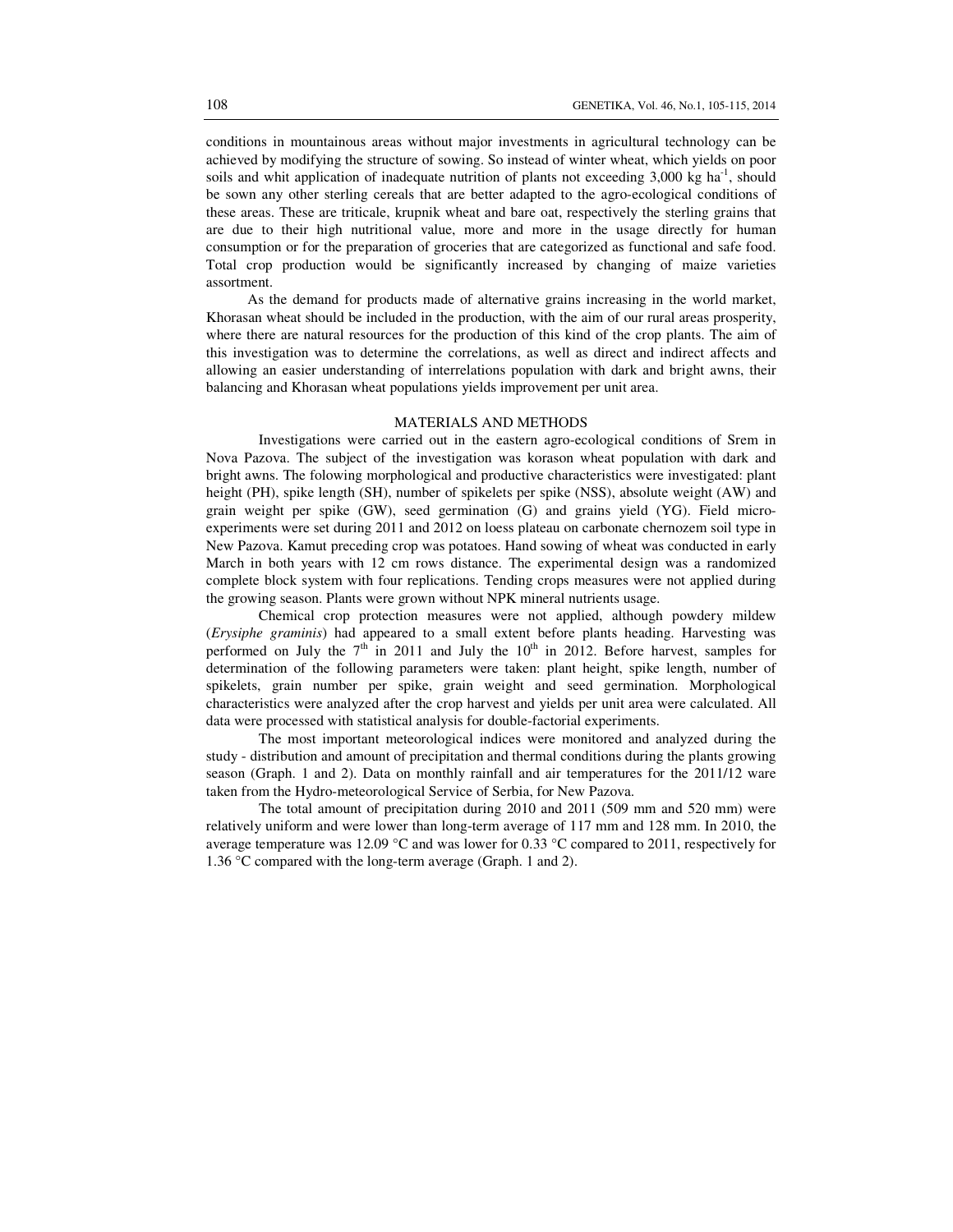

Graph.1, 2. Total precipitation (mm) and average temperature (°C), New Pazova, 2010-2012

Meteorological conditions, such as temperature evolution, light duration and intensity, and precipitation amount and distribution, as well as how much the crops is affected by diseases, pests and weeds, are the main factors which influence the crop yield variability from year to year. This variability is in inverse relationship with yield stability. Yield fluctuation becomes more a concern in the actual global climate change projections (COCIU, 2012).

## RESULTS AND DISCUSSION

### **Morphological and productive characteristics of Khorasan wheat**

Biannual investigation results of the affect of agro-meteorological conditions on morphological and productive characteristics of Khorasan wheat showed that they significantly affect on this alternative grain production success. Year, genotype and their interaction had a significant affect on plant height, spike length and the absolute grain weight,  $p \le 0.05$ . Among the investigated years at tested genotypes there were no significant differences for following morphological features: germination, spike length and grain weight per spike. Observed genotypes had on an average high germination of 98.45 and high seed weight of 1.38 g (Tables 1 and 2).

Investigations show that among tested genotypes statistically significant differences were achieved on plant height, spike length and absolute weight. The plants were significantly higher in 2011 (71.92 cm, 73.36 cm) compared with 2010th (70.88 cm, 72.42 cm). Absolute weight of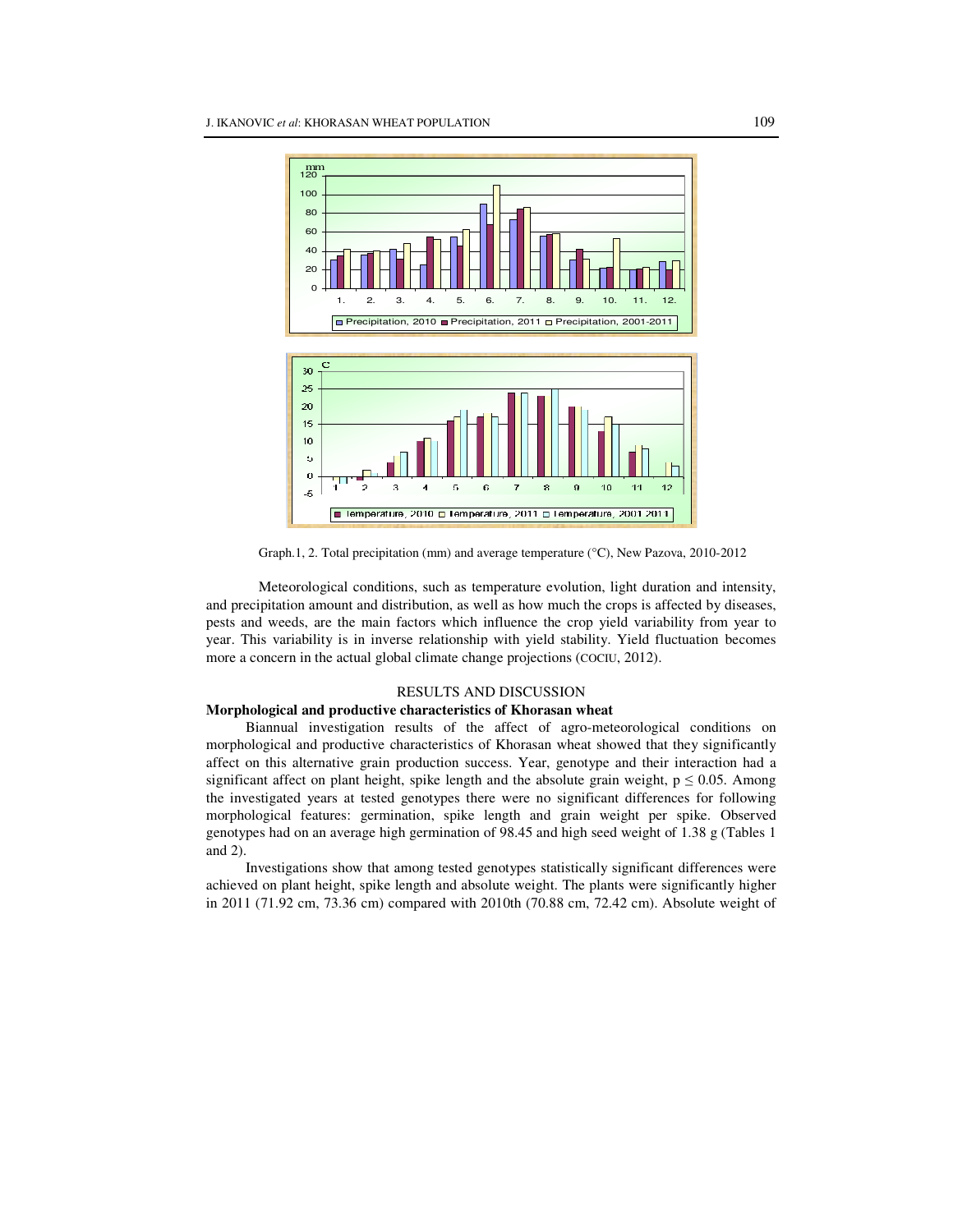produced seeds was significantly higher in 2010 (68.3 g, 66.96 g) compared with 2011 (67.74 g, 66.36 g), at both tested genotypes (Table 1). Genotypes with bright awns had significantly longer spike (7.16 cm) and plant height (72.89 cm), but plants with dark awns had significantly greater absolute grain weight of 68.02 g (Table 1).

The interaction G x Y had significantly affect on the spikelets number (table 1). Dark awns genotype had a higher number of spikelets (16.22) in 2010 compared with light awns genotype (15.76) and smaller number during the 2011th (Table 1).

|                           | Khorasan wheat genotypes            |       |         |                                    |                             |         |                                    |       |  |
|---------------------------|-------------------------------------|-------|---------|------------------------------------|-----------------------------|---------|------------------------------------|-------|--|
| Morphological<br>traits   | Population with dark awns           |       |         |                                    | Population with bright awns | Average |                                    |       |  |
|                           | 2010                                | 2011  | Average | 2010                               | 2011                        | Average | 2010                               | 2011  |  |
|                           | 98.20                               | 98.40 | 98.3    | 96.00                              | 97.20                       | 96.6    | 97.1                               | 97.8  |  |
| Germination               | LSD <sub>AB, 0.05</sub>             | 4.10  |         | LSD <sub>B. 0.05</sub>             | 2.9                         |         | $LSDA, 0.05$                       | 2.9   |  |
|                           | LSD <sub>AB, 0.01</sub>             | 5.75  |         | $\mathrm{LSD}_{\mathrm{B},\,0.01}$ | 4.06                        |         | LSD <sub>A. 0.01</sub>             | 4.06  |  |
|                           | 68.3                                | 67.74 | 68.02   | 66.96                              | 66.36                       | 66.66   | 67.63                              | 67.05 |  |
| The absolute<br>weight, g | LSD <sub>AB. 0.05</sub>             | 0.72  |         | LSD <sub>B. 0.05</sub>             | 0.51                        |         | LSD <sub>A. 0.05</sub>             | 0.51  |  |
|                           | LSD <sub>AB.0.01</sub>              | 1.00  |         | LSD <sub>B.0.01</sub>              | 0.71                        |         | LSD <sub>A, 0.01</sub>             | 0.71  |  |
| Grain                     | 1.44                                | 1.35  | 1.40    | 1.36                               | 1.34                        | 1.35    | 1.40                               | 1.35  |  |
| weightper                 | LSD <sub>AB, 0.05</sub>             | 0.11  |         | LSD <sub>B, 0.05</sub>             | 0.08                        |         | LSD <sub>A, 0.05</sub>             | 0.08  |  |
| spike, g                  | LSD <sub>AB. 0.01</sub>             | 0.16  |         | LSD <sub>B. 0.01</sub>             | 0.11                        |         | LSD <sub>A. 0.01</sub>             | 0.11  |  |
| Number of                 | 16.22                               | 15.36 | 15.79   | 15.76                              | 15.84                       | 15.8    | 15.99                              | 15.60 |  |
| spikelets per<br>spike    | LSD <sub>AB. 0.05</sub>             | 0.40  |         | LSD <sub>B. 0.05</sub>             | 0.28                        |         | LSD <sub>A. 0.05</sub>             | 0.28  |  |
|                           | $\mathrm{LSD}_{\mathrm{AB},\ 0.01}$ | 0.56  |         | $\mathrm{LSD}_{\mathrm{B},\,0.01}$ | 0.39                        |         | $\mathrm{LSD}_{\mathrm{A},\,0.01}$ | 0.39  |  |
| Spike length,             | 6.84                                | 6.7   | 6.77    | 7.08                               | 7.24                        | 7.16    | 6.96                               | 6.97  |  |
| cm                        | LSD <sub>AB, 0.05</sub>             | 0.34  |         | $\mathrm{LSD}_{\mathrm{B},\,0.05}$ | 0.24                        |         | $LSDA, 0.05$                       | 0.24  |  |
|                           | LSD <sub>AB, 0.01</sub>             | 0.47  |         | LSD <sub>B. 0.01</sub>             | 0.33                        |         | LSD <sub>A, 0.01</sub>             | 0.33  |  |
| Plant height,             | 70.88                               | 71.92 | 71.40   | 72.42                              | 73.36                       | 72.89   | 71.65                              | 72.64 |  |
| cm                        | LSD <sub>AB, 0.05</sub>             | 0.98  |         | LSD <sub>B. 0.05</sub>             | 0.70                        |         | LSD <sub>A. 0.05</sub>             | 0.70  |  |
|                           | $\mathrm{LSD}_{\mathrm{AB},\ 0.01}$ | 1.38  |         | $\mathrm{LSD}_{\mathrm{B},\,0.01}$ | 0.97                        |         | LSD <sub>A, 0.01</sub>             | 0.97  |  |

*Table 1. Morphological traits of the populations Khorasan wheat, 2010-2011*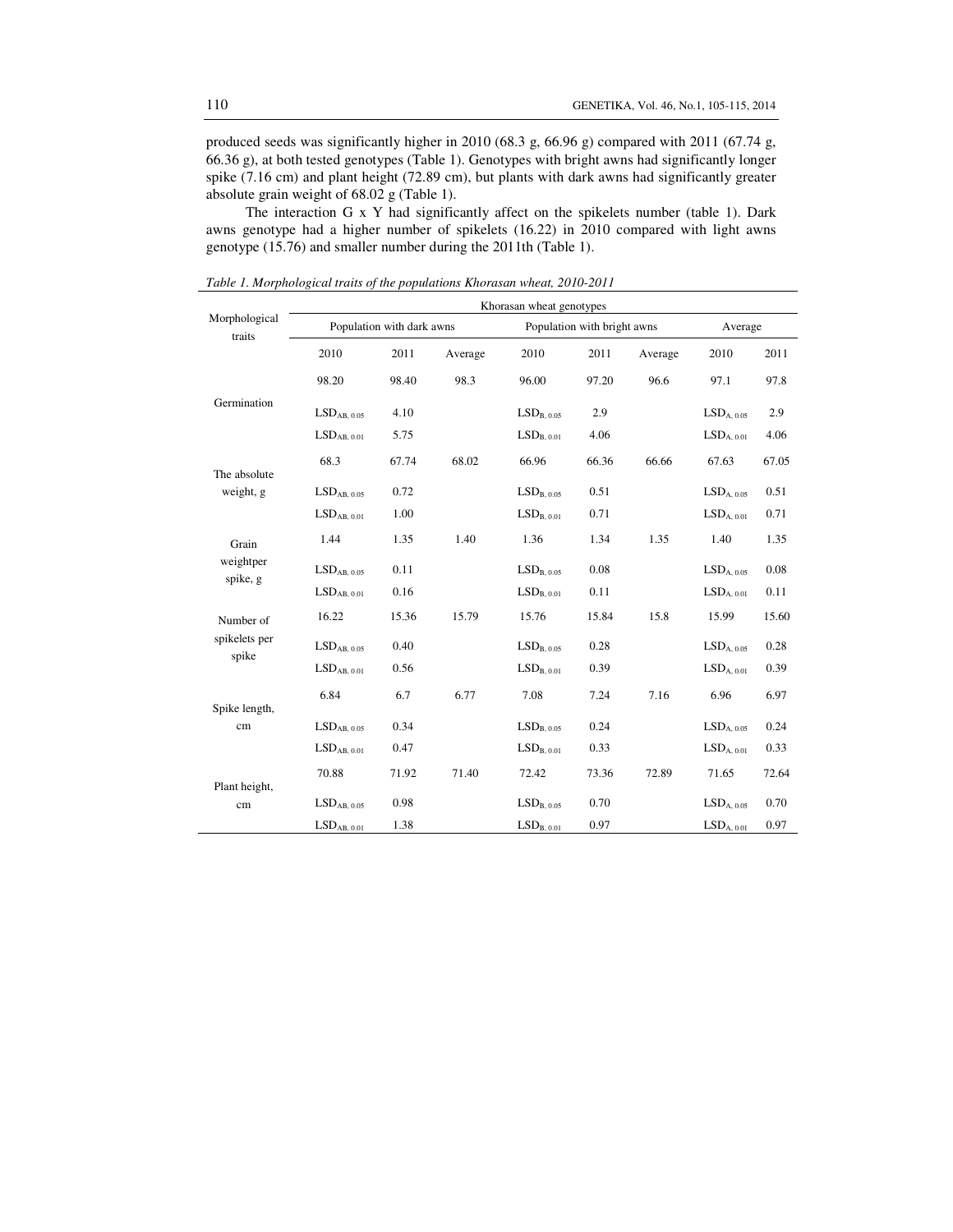| Morphological    | Effect          | DF           | <b>MS</b> | $\mathbf{F}$ |    | <b>LSD</b> Test |          |
|------------------|-----------------|--------------|-----------|--------------|----|-----------------|----------|
| characteristics  |                 |              |           |              |    | 0.05            | $0.01\,$ |
|                  | Year, A         | $\mathbf{1}$ | 14.450    | 1.634        | ns | 2.90            | 4.06     |
|                  | Genotyp, B      | $\mathbf{1}$ | 2.450     | 0.277        | ns | 2.90            | 4.06     |
| Germination      | Interaction, AB | 1            | 1.250     | 0.141        | ns | 4.10            | 5.75     |
|                  | Error           | 12           | 8.842     |              |    |                 |          |
|                  | Year, A         | $\mathbf{1}$ | 1.682     | 6.224        | *  | 0.51            | 0.71     |
| The absolute     | Genotyp, B      | $\mathbf{1}$ | 9.248     | 34.220       | ** | 0.51            | 0.71     |
| weight           | Interaction, AB | $\mathbf{1}$ | 0.002     | 0.007        | ns | 0.72            | 1.00     |
|                  | Error           | 12           | 0.270     |              |    |                 |          |
|                  | Year, A         | $\mathbf{1}$ | 0.015     | 2.269        | ns | 0.08            | 0.11     |
| Grain weight per | Genotyp, B      | $\mathbf{1}$ | 0.010     | 1.461        | ns | 0.08            | 0.11     |
| spike            | Interaction, AB | $\mathbf{1}$ | 0.006     | 0.841        | ns | 0.11            | 0.16     |
|                  | Error           | 12           | 0.007     |              |    |                 |          |
|                  | Year, A         | $\mathbf{1}$ | 0.760     | 9.153        | *  | 0.28            | 0.39     |
| No. of spikelets | Genotyp, B      | $\mathbf{1}$ | 0.0005    | 0.006        | ns | 0.28            | 0.39     |
| per spike        | Interaction, AB | $\mathbf{1}$ | 1.105     | 13.294       | ** | 0.40            | 0.56     |
|                  | Error           | 12           | 0.083     |              |    |                 |          |
|                  | Year, A         | $\mathbf{1}$ | 0.0005    | 0.008        | ns | 0.239           | 0.334    |
|                  | Genotyp, B      | $\mathbf{1}$ | 0.760     | 12.693       | ** | 0.239           | 0.334    |
| Spike length     | Interaction, AB | $\mathbf{1}$ | 0.113     | 1.878        | ns | 0.337           | 0.473    |
|                  | Error           | 12           | 0.060     |              |    |                 |          |
|                  | Year, A         | $\mathbf{1}$ | 4.901     | 9.626        | ** | 0.70            | 0.97     |
|                  | Genotyp, B      | $\mathbf{1}$ | 11.101    | 21.805       | ** | 0.70            | 0.97     |
| Plant height     | Interaction, AB | $\mathbf{1}$ | 0.012     | 0.025        | ns | 0.98            | 1.38     |
|                  | Error           | 12           | 0.509     |              |    |                 |          |

*Table 2. Analysis of variance of morphological traits of populations Khorasan wheat* 

ns- non significante, \* and \*\* significant at p≤0.05 and p≤0.01

#### **Yield of the populations of Khorasan wheat**

The yield is the most important economic characteristic, polygenic inherited and strongly influenced by environmental factors (POPOVIC *et al.,* 2012, SIKORA *et al.,* 2013, GARRIDO *et al.,* 2013). Agronomic practices, climatic variables, and soil conditions are key factors in crop productivity (RISTIC *et al.*, 2009, GORJANOVIC *et al.,* 2010, HIRZEL and MATUS, 2013). Genotype and G x Y interaction had a statistically great influence on the grain yield,  $p \le 0.01$  (Tables 3, 4).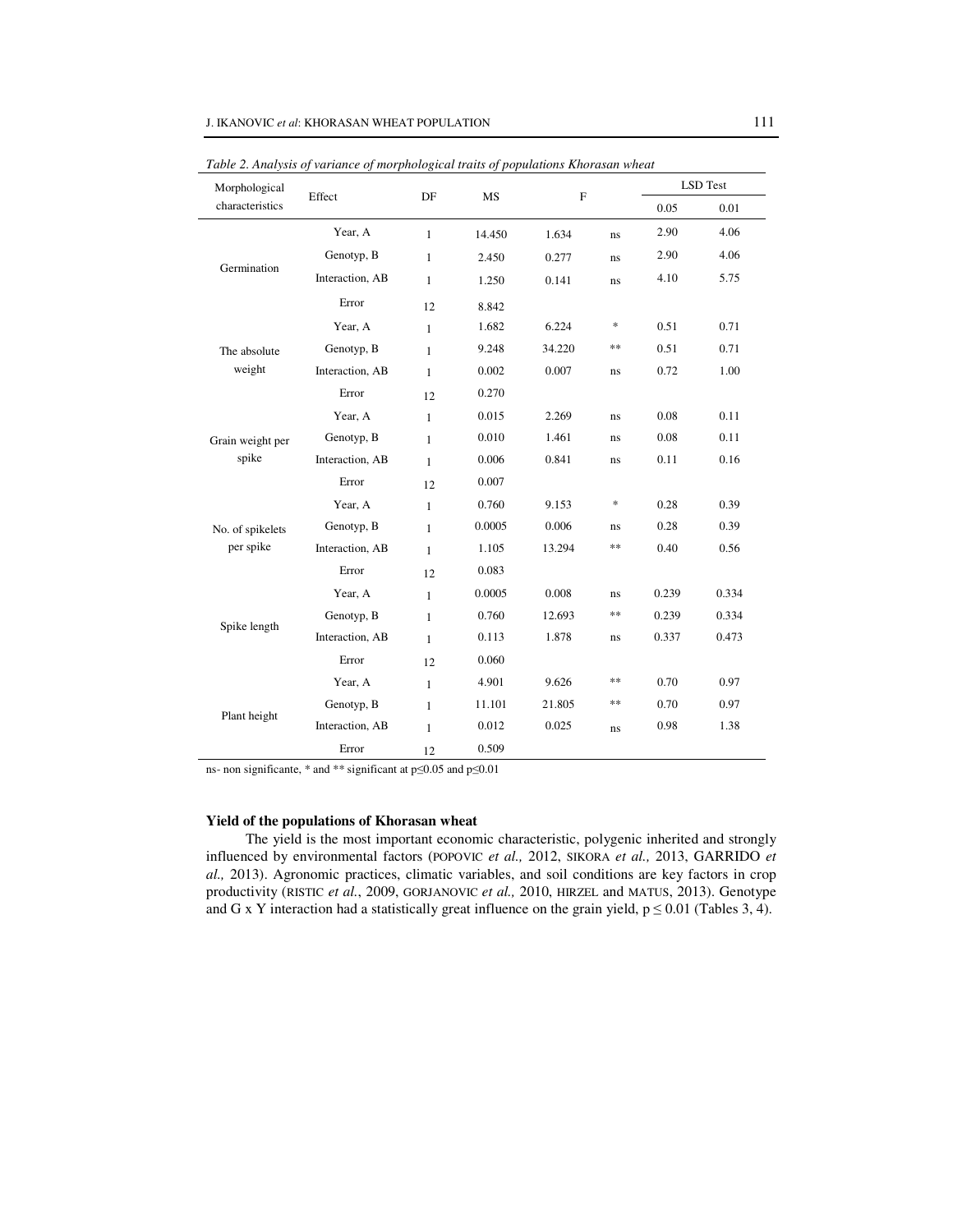| $\sim$<br>Parameter | Genotyp, B      | Year, A | -    |              | LSD <sub>AB</sub> |      |
|---------------------|-----------------|---------|------|--------------|-------------------|------|
|                     |                 |         | X    | Average B    | 0.05              | 0.01 |
| Yield, kg/ha        | Population with | 2010    | 4352 | 4348<br>4193 |                   |      |
|                     | dark awns       | 2011    | 4346 |              | 89                | 123  |
|                     | Population with | 2010    | 4113 |              |                   |      |
|                     | bright awns     | 2011    | 4254 |              |                   |      |
|                     | Average A       | 2010    | 4241 |              |                   |      |
|                     |                 | 2011    | 4230 |              |                   |      |

*Table 3. Yield of the populations of Khorasan wheat, 2010-2011* 

The year, based on the F test of variance analysis had no statistically significant affect on average seed yield. There are obvious significant differences in yields, depended on the cultivated genotype (Tables 3 and 4).

The average yield for Khorasan genotype with dark awns amounted 4348 kg / ha and was statistically significantly higher than in Khorasan genotype with bright awns (4193 kg / ha).

|                 | DF     |           |       |       | <b>LSD</b> Test |       |
|-----------------|--------|-----------|-------|-------|-----------------|-------|
|                 |        |           |       |       | 0.05            | 0.01  |
| Year, A         |        | 17464     | 4.00  | ns    | 62.96           | 87.14 |
| Genotyp, B      |        | $120901*$ | 27.66 | $**$  | 62.96           | 87.14 |
| Interaction, AB |        | $20416*$  | 4.67  | $***$ | 89              | 123   |
| Error           | 16     | 4371      |       |       |                 |       |
|                 | Effect |           | MS    | F     |                 |       |

*Table 4. Analysis of variance of yield populations of Khorasan wheat* 

ns- non significante, \* and \*\* significant at  $p \le 0.05$  and  $p \le 0.01$ 

Differences related to average yields of genotype with dark awns, among years, were not statistically significant, while the differences in yields of genotype with bright Khorasan awns, among years, were statistically significant,  $p \le 0.05$ . We ended from the results that the Khorasan genotype with dark spikes was more adaptable and robust compared to Khorasan genotype with bright spikes.

## **The correlations of the khorasan wheat investigated characteristics**

Analysis of individual Khorasan wheat characteristics contribute to greater efficiency on yield components breeding. The yield was in positive non significant correlated interrelation with spikelets number in the spike and grain weight and in the non significant correlation with plant height and spike length. Plant height was in positive significant correlation with spike length, r = 0.48 \*, and negatively correlated with the number of spikelets and grain weight.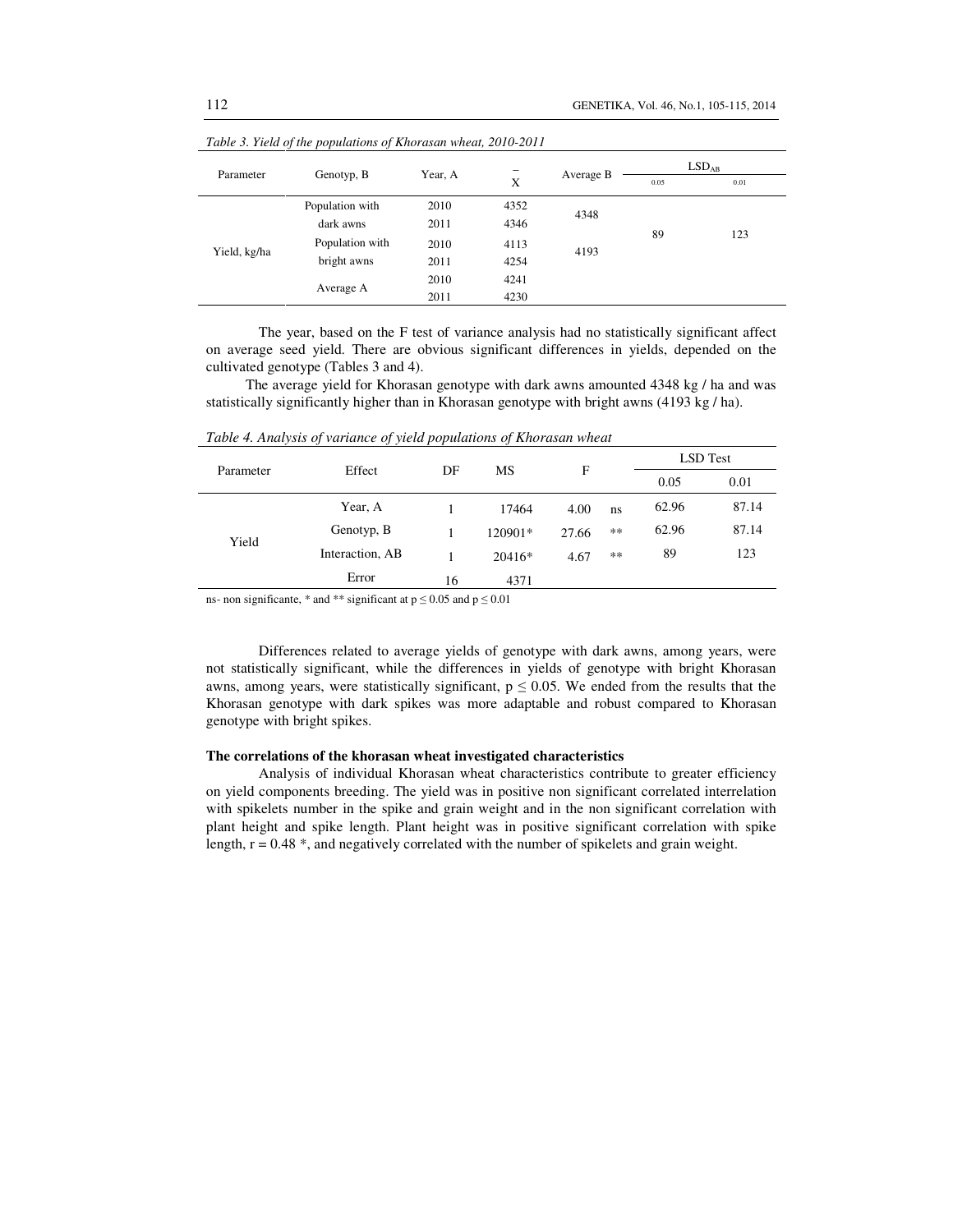| Table 5. Correlation interrelations of populations Khorasan wheat investigated characteristics |                       |                       |                       |                       |                       |  |  |  |
|------------------------------------------------------------------------------------------------|-----------------------|-----------------------|-----------------------|-----------------------|-----------------------|--|--|--|
| Parameters                                                                                     | Yield                 | Plant                 | Spike                 | No. of spikelets      | Grain weight          |  |  |  |
|                                                                                                |                       | height                | length                | per spike             | per spike             |  |  |  |
| Yield                                                                                          | 1,00                  | $-0,29$ <sup>ns</sup> | $-0.41$ <sup>ns</sup> | $0,20$ <sup>ns</sup>  | 0.23 <sup>ns</sup>    |  |  |  |
| Plant height                                                                                   | $-0,29$ <sup>ns</sup> | 1,00                  | $0.48*$               | $-0,21$ <sup>ns</sup> | $-0.30$ <sup>ns</sup> |  |  |  |
| Spike length                                                                                   | $-0.41$ <sup>ns</sup> | $0.48*$               | 1.00                  | $0.12$ <sup>ns</sup>  | $-0.28$ <sup>ns</sup> |  |  |  |
| No. of spikelets<br>per spike                                                                  | $0,20$ <sup>ns</sup>  | $-0.21$ <sup>ns</sup> | $0.12$ <sup>ns</sup>  | 1.00                  | $0.21$ <sup>ns</sup>  |  |  |  |
| Grain weight<br>per spike                                                                      | $0,23$ <sup>ns</sup>  | $-0,30$ <sup>ns</sup> | $-0,28$ <sup>ns</sup> | $0,21$ <sup>ns</sup>  | 1,00                  |  |  |  |

ns- non significante, \* significant at  $p \le 0.05$ 

.

The determination of correlations, as well as direct and indirect affects, enabled easier understanding of the interrelations and their balancing in order to improve the Khorasan wheat yield per unit area. Our investigation is consistent with Christ et al., 2008 research, where the authors state that the Path analysis revealed highly significant direct affects of grain per spike and 1000 grain yield per plant.

#### **CONCLUSION**

Analysis of wheat characteristics improves higher breeding efficiency on yield components. The results showed that both Khorasan wheat populations have the great genetic yield potential. In general, both populations exhibited a satisfactory tolerance to lodging and there was no seed shedding. Plants from the bright awns population were higher, had longer spikes and larger number of spikelets per spike. However, plants from the dark awns population had higher absolute mass and grains weight per spike as well as grains yield per plant. By correlations determination, as well as direct and indirect affects, it was found that plant height was positively significantly related with spike length,  $r = 0.48^*$ . Grain yield was positively not significantly correlated with number of spikelets per spike and grain weight, and not significantly, negatively correlated with plants height and spike length. The determination of correlations, as well as direct and indirect affects, enabled easier understanding of the interrelationships and their balancing in order to improve the yield per unit area.

## ACKNOWLEDGEMENT

Research was supported by the Ministry of Education, Science and Technological development of the Republic of Serbia (Projects: TR 31078 and TR 31022).

> Received May  $15<sup>th</sup>$ , 2013 Accepted Januar 05<sup>th</sup>, 2014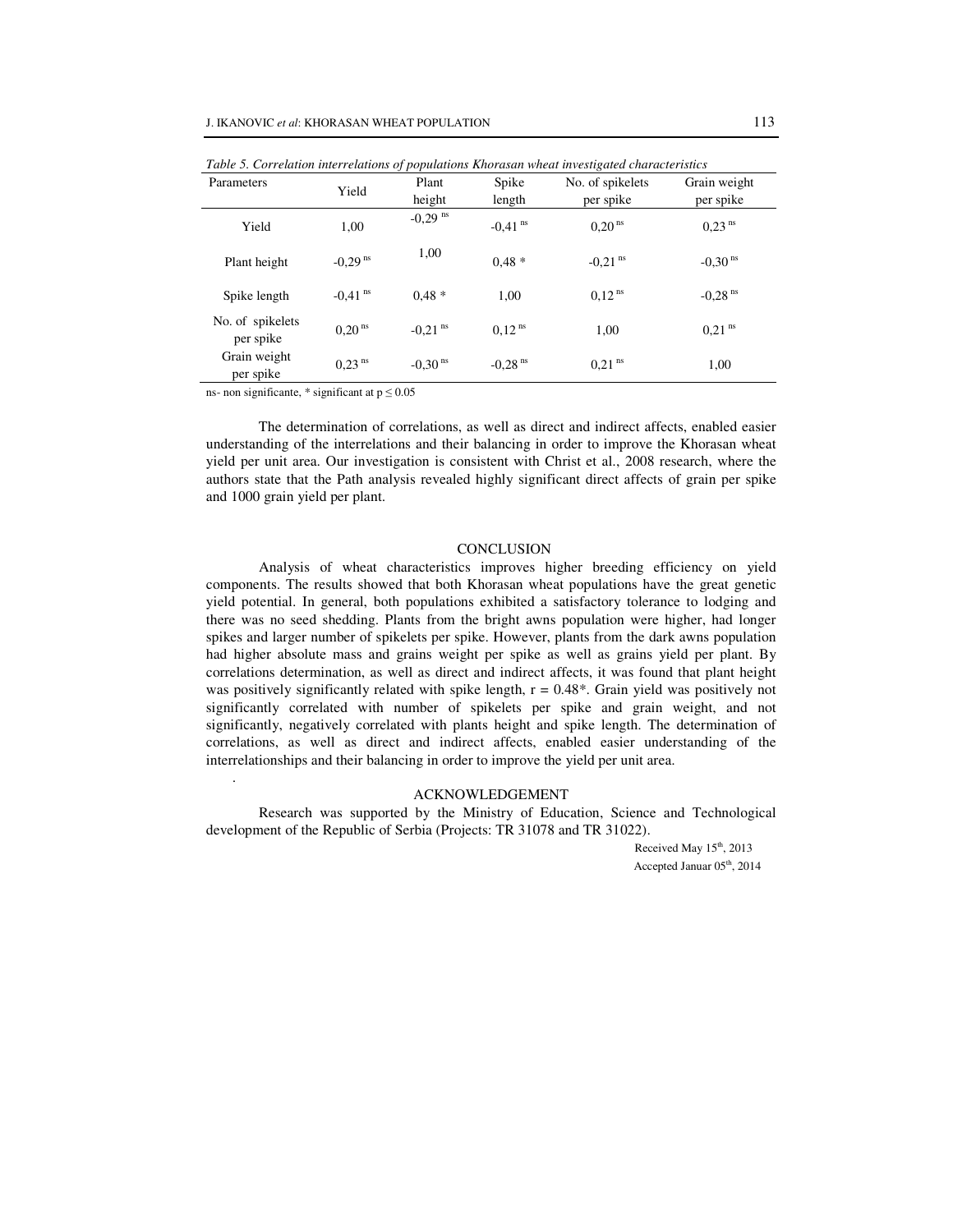#### REFERENCES

- COCIU, A.I. (2012). Winter wheat yields and their stability in different crop rotation types and nitrogen fertilization regimes. Romanian Agricultural Research, Romania. No. *29,* 140-148.
- GARRIDO, M., L. ROMÁN, P. SILVA, G. CASTELLARO, V.G. CORTÁZAR, E. ACEVEDO (2013): Characterization of genetic coefficients of durum wheat *(Triticum turgidum* L. ssp. *durum)* 'Llareta-INIA' and 'Corcolén-INIA' Chilean J. Agric. Res. vol.*73*, 2, pp. 91-98. ISSN 0718-5839.
- GLAMOCLIJA, Đ., S. JANKOVIC, R. PIVIC (2012): Alternative Grains: economic importance, growing conditions, species and soil management. Institute of Soil Science, Zemun, ISBN: 978-86-911273-2-9, pp. 42-43.
- GLAMOCLIJA, Đ., B. ZARKOVIC, S. DRAZIC, V. RADOVANOVIC, V. POPOVIC, V. URGENOVIC (2013): Morfological and productivity characteristics of spelt wheat on the chernozem and degraded soil. Proceedings of research paper. Institute of PKB Agroekonomik, Belgrade, *19* (1-2), 23-31.
- GORJANOVIC, B., M. KRALJEVIC-BALALIC, S. JANKOVIC (2010): Environmental Effects on Associations among Nitrogen Use Efficiency Traits in Wheat. Cereal Research Communications, *38* (1), 146-153.
- HIRZEL, J., I.MATUS (2013). Effect of soil depth and increasing fertilization rate on yield and its components of two durum wheat varieties. *Chilean J. Agric. Res.* vol.*73*, (1), pp. 55-59. ISSN 0718-5839.
- HRISTOV, N., N. MLADENOV, A. KONDIC-SPIKA, S. STATKIC, N.KOVACEVIC (2008): Direct and indirect effects of several wheat traits on grain yield. Field and Crops, 2008, *45*, (2), pp. 15-20.
- IKANOVIC, J., S. RAKIC, V. POPOVIC, S. JANKOVIC, DJ. GLAMOCLIJA, J. KUZEVSKI (2013). Agro-ecological conditions and morpho-productive properties of buckwheat. Biotechnology in Animal Husbandry, Belgrade. *29* (3), p 555 562, 2013. ISSN 1450-9156
- JANKOVIC, S., J. IKANOVIC, V. POPOVIC, S. RAKIC, J.KUZEVSKI (2013). Agro-ecological conditions and morpho-productive properties of spelt wheat. Biotechnology in Animal Husbandry *29* (3), pp. 547-554. ISSN 1450-9156, DOI: 10.2298/BAH1303547J
- KHLESTKINA, E. K., M. S. RÖDER, H. GRAUSGRUBER, A. BÖRNER (2006). "A DNA fingerprinting-based taxonomic allocation of Kamut wheat". Plant Genetic Resources *4* (3): pp. 172–180. DOI:10.1079/PGR2006120.
- POPOVIC, V., Đ. GLAMOCLIJA, M. MALESEVIC, J. IKANOVIC, G. DRAZIC, M. SPASIC, S.STANKOVIC (2011): Genotype specificity in nitrogen nutrition of malting barley. Genetika, Belgrade, *43* (1), pp. 197-204. DOI: 10.2298/GENSR1101197P
- POPOVIC, V., M. MALESEVIC, DJ. GLAMOCLIJA, S. VUCKOVIC, M. TATIC (2012): Effect of agro-ecological factors on wheat seed production. Scientific Journal of Univerzity of Szeged. Hodmezovasarhely, *6*, (2), pp. 150-157.
- RISTIC, Z., I. MOMCILOVIC, U. BUKOVNIK, V. PRASEAD, J. FU, B. DE RIDDER, T. ELTHON, *N*.*MLADENOV* (2009): Rubisco activase and wheat productivity under heat-stress. Journal of Experimental Botany, *60*(14): pp. 4003-4014.
- RAKIC, S., DJ. GLAMOCLIJA, J. IKANOVIC, S. JANKOVIC, M.ZIVKOVIC (2013): Morphological traits, yield and chemical composition of forage sorghum genotypes, grown under different nitrogen rates. Romanian Agricultural Research, *30*. 109-115. DII 2067-5720 RAR 195
- RODRÍGUEZ-QUIJANO, M., R. LUCAS, M. RUIZ, P. GIRALDO, A.I ESPÍ, J. M. CARRILLO (2010). "Allelic Variation and Geographical Patterns of Prolamins in the USDA-ARS Khorasan Wheat Germplasm Collection". *Crop Science 50* (6), pp. 2383–2391.
- SACKS, G. (2005). "Kamut: A New Old Grain". *Gastronomica* 5 (4), pp. 95–98. DOI: 10.1525/gfc.2005.5.4.95. JSTOR 10.1525/gfc.2005.5.4.95.
- SIKORA, V., V. FILIPOVIC, J. BERENJI, V. POPOVIC (2013): Agro-biological traits of genotypes of common millet (*Panicum miliaceum* L.) in regular and stubble crop. Field and Vegetable Crops Research, Novi Sad. *50* (2), pp.16-23. ISSN 2217-8392